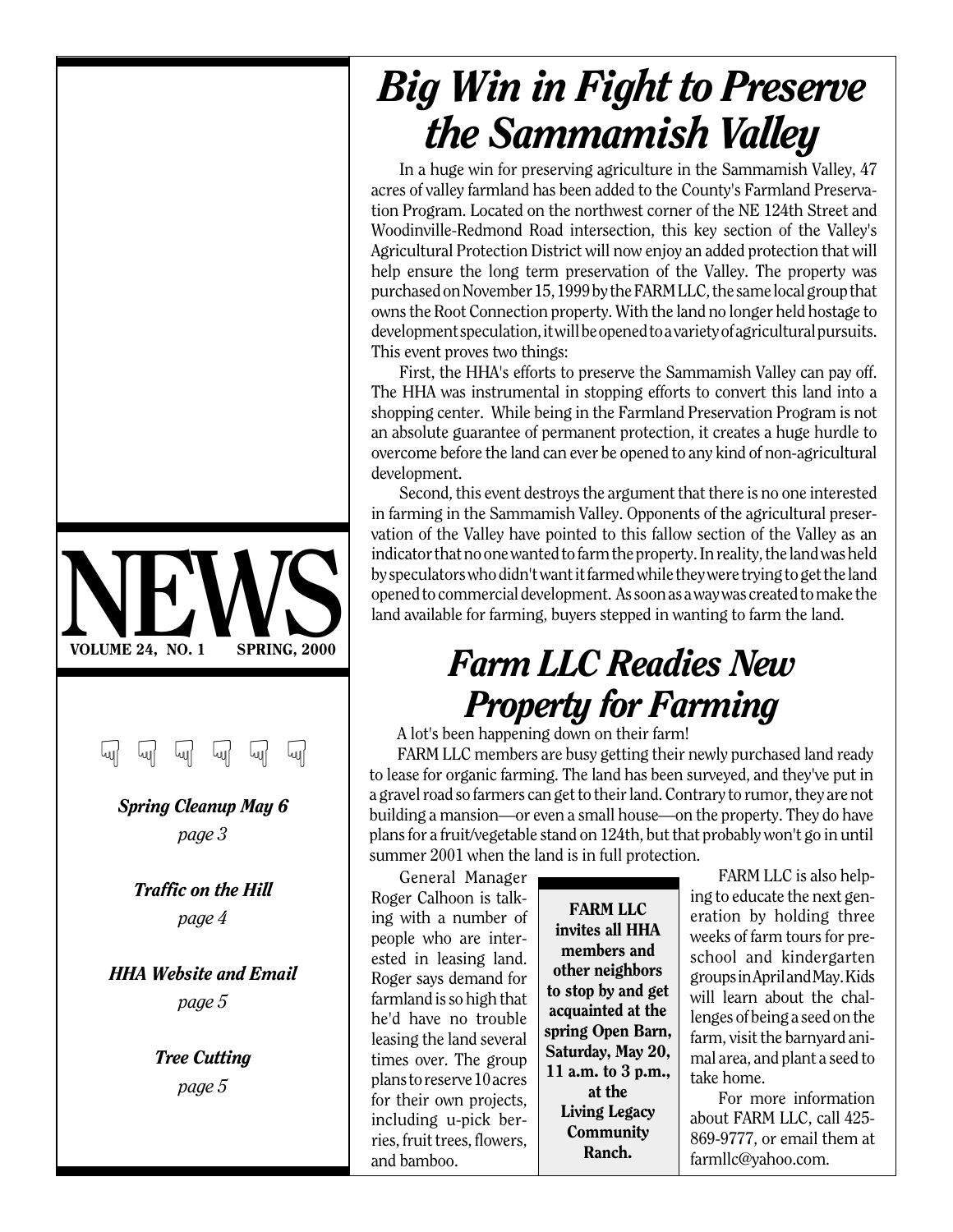## *from the President...*

*As the new president of the HHA, one of my first actions was dedicating a file drawer to the organization. It was quickly overflowing with the quantity of paper I inherited. Apparently, this is but a small part of the archives—the result of the 25 years of activism since the HHA was founded.*

*There are many items in these archives which provide interesting historical perspectives of our neighborhood and the HHA. Though they cover a range of topics, they are best summed up in an article published by the Journal American in 1980 entitled "Hollywood Hill is an escape from big city." In it there is a quote from Mary Baum, then president of the HHA, which states, "This kind of community does not happen by accident, but by the efforts of its residents."*

*So much seems to have changed since then, yet the basics have remained constant. We all have a hand in shaping our community's character. Our contributions may be as complex as involvement with the PTA, coaching a sports team, maintaining a trail, raising a family, (or, as with a few amazing people I know, all of the above). Or, it may be as simple as the manner in which we drive our vehicle through our neighborhood. Each of these day-to-day activities, and others unmentioned, are essential elements that define our community's character.*

*However, that's not the whole story. There are plenty of communities with wonderful people doing great things. Yet, most of them fall short of having the unique character that attracts us to Hollywood Hill. The difference can be found in the long line of people who, over the past quarter century, have shared the vision of a better community unlike the many examples where the standard is set by mindless sprawl. These people were willing to step forward and fight for a shared vision. They created and maintained the HHA to give form to that voice then and into the future.*

*That future is now. We have inherited some exceptional circumstances, embodied in our neighborhood. It is now our turn to demonstrate what legacy we will leave for the next quarter century. Though it sounds like a tall order, it all begins with the small things we do day-to-day.*

*In this issue, you will find information on numerous committees and activities which provide a variety of opportunities to get involved with some neighborhood improvement projects. Working together, we can keep our wonderful neighborhood as a place that's a pleasure in which to live as well as something we can be proud to pass on to those who come after us. And, we'll know that it's not an accident that Hollywood Hill is an "escape from big city." —Mike Tanksley*



## YOUR ASSOCIATION

The Hollywood Hill Association is a private, state nonprofit corporation, formally chartered in 1976. We are an all volunteer, community based organization, dedicated to the preservation of our community character. Our primary goals are the preservation of Hollywood Hill's rural designation and the preservation of the agricultural lands of the rural Sammamish Valley. We are widely recognized by both government officials and development interests as an influential and determined organization. Our many successes have been due, in large part, to dedicated volunteers, and to the support of our many members. We encourage you to become actively involved in the Association by joining one of our standing committees. Please contact any Board member for more information.

| President               | Mike Tanksley: 483-2529     |
|-------------------------|-----------------------------|
| Vice President          | Ken Goodwin: 481-4994       |
| Secretary               | Tricia Callahan: 488-6863   |
| Treasurer               | Jan Hunt: 806-0118          |
| <b>Directors</b>        | Steven Gallagher: 883-0661  |
|                         | Karen Mackie: 483-0889      |
|                         | Marsha Martin: 883-8561     |
|                         | Torrey Russell: 483-6531    |
| <b>Committee Chairs</b> | Government: Marsha Martin   |
|                         | Membership: Steve Gallagher |
|                         | Environment: Mike Tanksley  |
|                         | Events:                     |
|                         | Newsletter: Karen Mackie    |
|                         | Roads: Tricia Callahan      |
|                         | Trails: Susan Cyr: 487-2908 |
| Website                 | www.hollywoodhillassoc.org  |

The HHA is managed by a 9-member Board of Directors. Elections are held by mail each autumn at the time of the HHA annual membership meeting. The existing Board selects candidates from those volunteers who have demonstrated a willingness to actively contribute to the HHA and who support its goals. Board meetings are scheduled for the 2nd Thursday of each month at the homes of Board members. The Board welcomes HHA members who wish to attend these meetings as long as prior arrangement has been made. Because these are business meetings, space availability and legal issues may require closed meetings from time to time. Contact any Board member if you are interested in attending.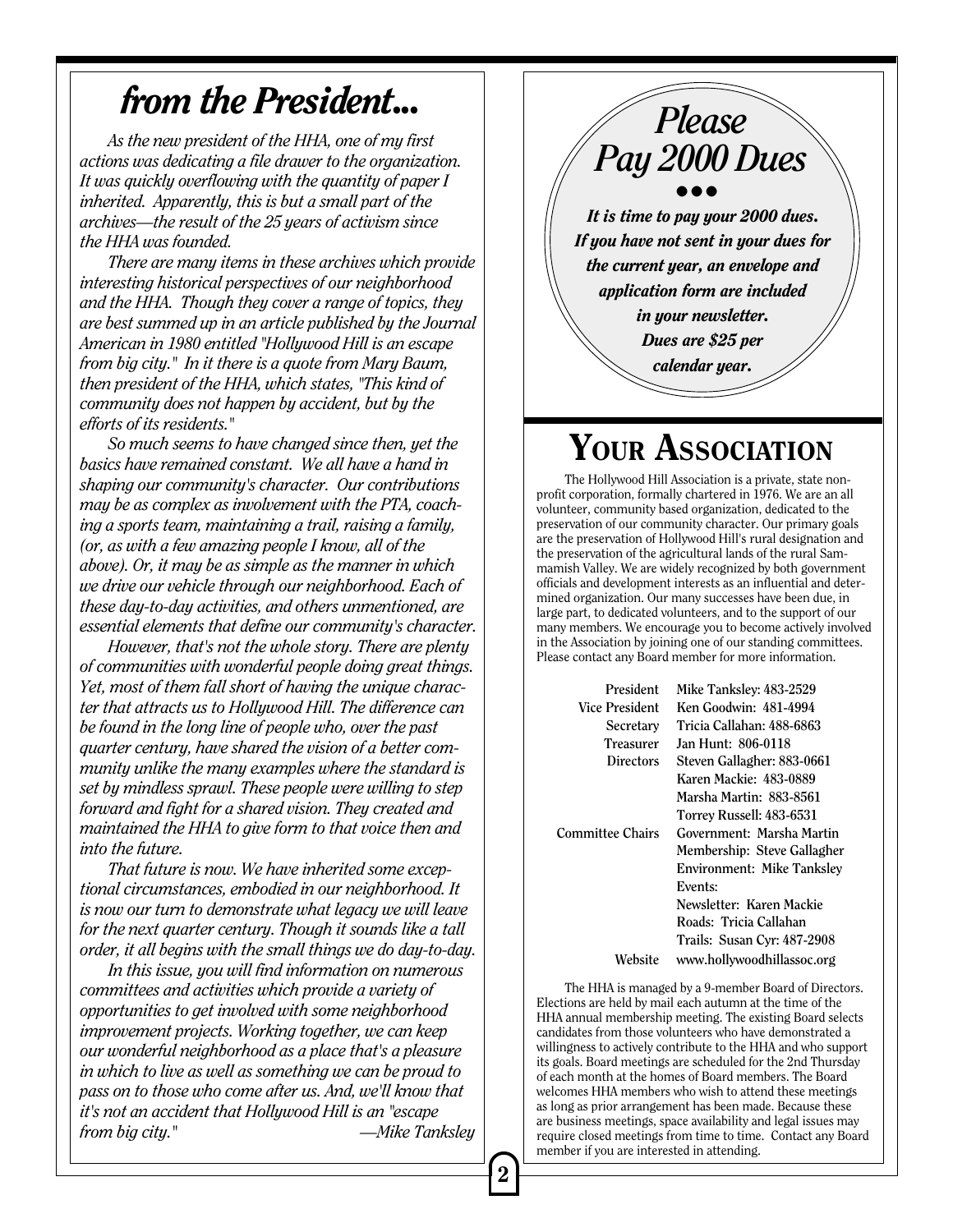# *HHA Committees Many hands make light work!*

The following section includes various neighborhood improvement activities; some are ongoing and others are just getting started. The activities contain a range of opportunities to utilize some of that spare time you've been wondering how to use. Membership in the HHA is not required to participate in these activities. If you have an activity which is directed toward neighborhood improvement, feel free to contact us for inclusion in our future newsletters.

### *•••• ROADS ••••*

See "Neighborhood Traffic Safety" article on page 4 of this newsletter. To get involved with this committee, contact Tricia Callahan at 488-6863.

### *•••• TRAILS ••••*

### TRAIL MAINTENANCE WORK DAY MAY 6

The Trails committee has begun meeting to discuss expansion of our Neighborhood Pathway System (NPS) as well as maintenance of our existing trails.

The HHA periodically organizes work parties to resurface and clear the pathways which are currently in dire need of attention. Consequently, a work party has been scheduled for Saturday, May 6th, 9am-12pm. We supply the coffee, donuts and all the wood chips you want to spread. Please consider joining us to improve our community and share the good company of your neighbors!

The possible expansion of our NPS continues to move forward. King County's NPS program establishes soft trails along public right-of-ways to provide alternatives to riding/ walking on the roads in our rural areas. The current pathway extends along 168th Ave NE, NE 160th St., and 158th Ave NE. Plans have long been in the works to extend this pathway north along 158th Ave NE to the Saddle Club and elementary school. An extension on 168th Ave NE south to NE 148th St has also been discussed.

King County has indicated a willingness to work on this extension as early as this summer; however, the project relies on community support to become reality. The HHA has offered its support, evidenced in part by our maintenance efforts discussed above. If we move ahead with this, a few work parties may be organized during the summer.

If you are able to help out on the work parties, would like to attend future trail committee meetings, or are interested in more information, contact Susan Cyr at 487-2908.

#### *•••• SIGNS ••••*

We have been discussing the creation of signs for the entrances to our neighborhood which identify it as Hollywood Hill and provide a welcome. Actually, it is a concept which has been supported for many years, even to the point of having some artwork options explored. However, this project has never gotten off the ground.

Now seems a good time to move ahead with this worthy project. If you are interested in helping out with design, woodworking skills, materials or installation, contact Michael Tanksley at 483-2529.

# *Spring Clean-up Set for May 6*

It's past time for another road-side clean-up. In keeping with our commitment to the Adopt-A-Road program, the date for the clean-up is set for Saturday, May 6. To participate, stop by the Hollywood Hill Saddle Club, just east of the elementary school, between 9am and 11am, to pick a section of road. You will be supplied with plastic garbage bags and safety equipment. All trash is to be returned to the Saddle Club Arena by the end of the weekend to be picked up by the County. If you cannot participate on Saturday morning or if it is raining that morning, drop by to pick up some trash bags and do clean-up any time during the weekend. If you are unable to stop by at these times, contact Mike Tanksley at 483-2529 to make alternate arrangements.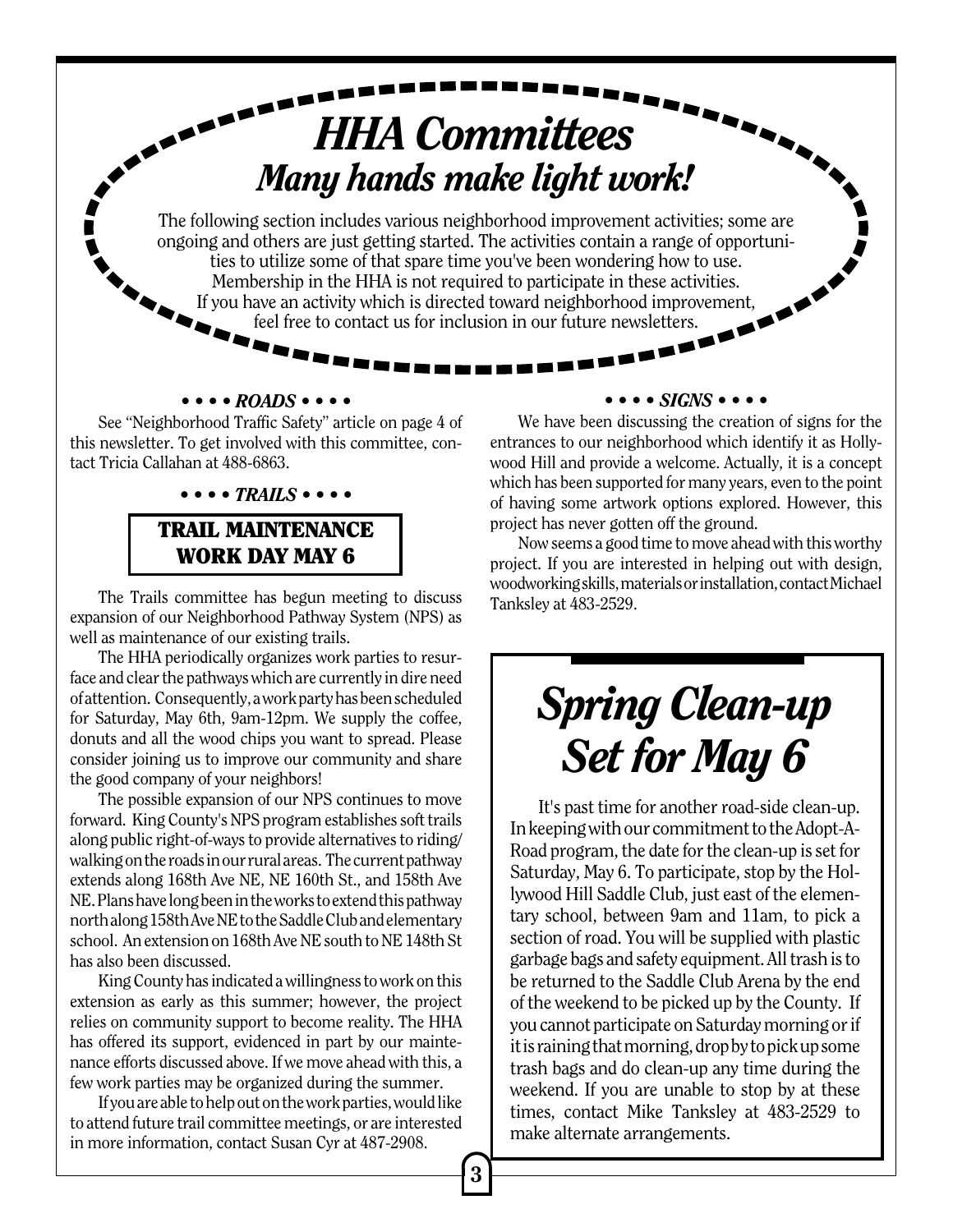# *Traffic Safety Project*

A walk along the roads of our neighborhood, taking in the wooded or pastoral ambience, can be one of the simple pleasures of living here. But with increasing frequency, we are brought out of our reverie by the shock wave and roar of a vehicle travelling well above the speed limit. As unnerving as this may seem to a walker, it goes to a whole new level when observing our children riding their bikes to a friend's house or equestrians riding their horses.

In an effort to investigate the traffic hazards that exist on Hollywood Hill, the HHA held the first of a series of traffic safety meetings in January. Dave Paul, Senior Traffic Engineer and Neighborhood Traffic Safety Coordinator with King County, spoke to a group of concerned residents to explain what can be done to alleviate neighborhood traffic concerns.

The meeting was attended by residents from a variety of neighborhoods on the Hill. The concerns ranged from speeding and careless driving, to dangerous encounters for equestrians and pedestrians. The presence of non-local traffic cutting through our neighborhoods was also identified as a contributing factor. Some of the roads that have been brought to the forefront of our neighborhood investigation are: 148th Ave. NE, 158th Ave. NE, 171st Pl. NE, and 168th Ave. NE. The importance of proper etiquette on the part of the nonmotorized users was also discussed.

As Neighborhood Traffic Safety Coordinator for King County, Dave Paul leads neighborhood organizations through a two phase process that can take several years. The first phase covers the three Es: Education, Engineering and Enforcement, while the second phase is reserved for the most critical problem areas with persisting problems.

Phase 1 actions begin with sending a flyer out to the residents of the Hill (as we have done below). Other actions include operation of radar reader-4

boards, which you will soon begin seeing operated around the neighborhood, increased law enforcement, changes in road signage, markings and speed limits. Phase 2 would include structural changes to roads and intersections. Dave Paul made it clear that many of these solutions are not as simple as they appear.

While each of these elements make small improvements to our traffic safety, the effect of all of them, properly applied, can make a significant improvement in our nieghborhood's environment. And the biggest element is the commitment of the people in the community, both by participating in implementing the program's elements and by setting good examples while driving.

The next step in this Phase 1 will be the operation of a radar reader board in areas of concern. This involves volun-**Continued on page 6**



**In recent years, the citizens on our hill have become increasingly concerned about the speed at which some people are driving their vehicles on our residential streets. At issue is the safety of our children, our neighbors, our pets and ourselves.**

**Our neighborhood streets accommodate a wide variety of nonmotorized users, including a high concentration of horse riders. In the interest of protecting the ambience of our neighborhood, the HHA is asking each of you to encourage your family members**

**(including the younger drivers), your neighbors, friends and visitors to be vigilant and respectful toward our non-motorized users. The first step in doing so is to drive at the posted speed limits. Speed limits are established for the safety of all, both for those on foot as well as those driving.**

**We should all work together to make our neighborhood streets safe and thereby contribute to ensuring that our neighborhood remains a pleasant environment in which to live.**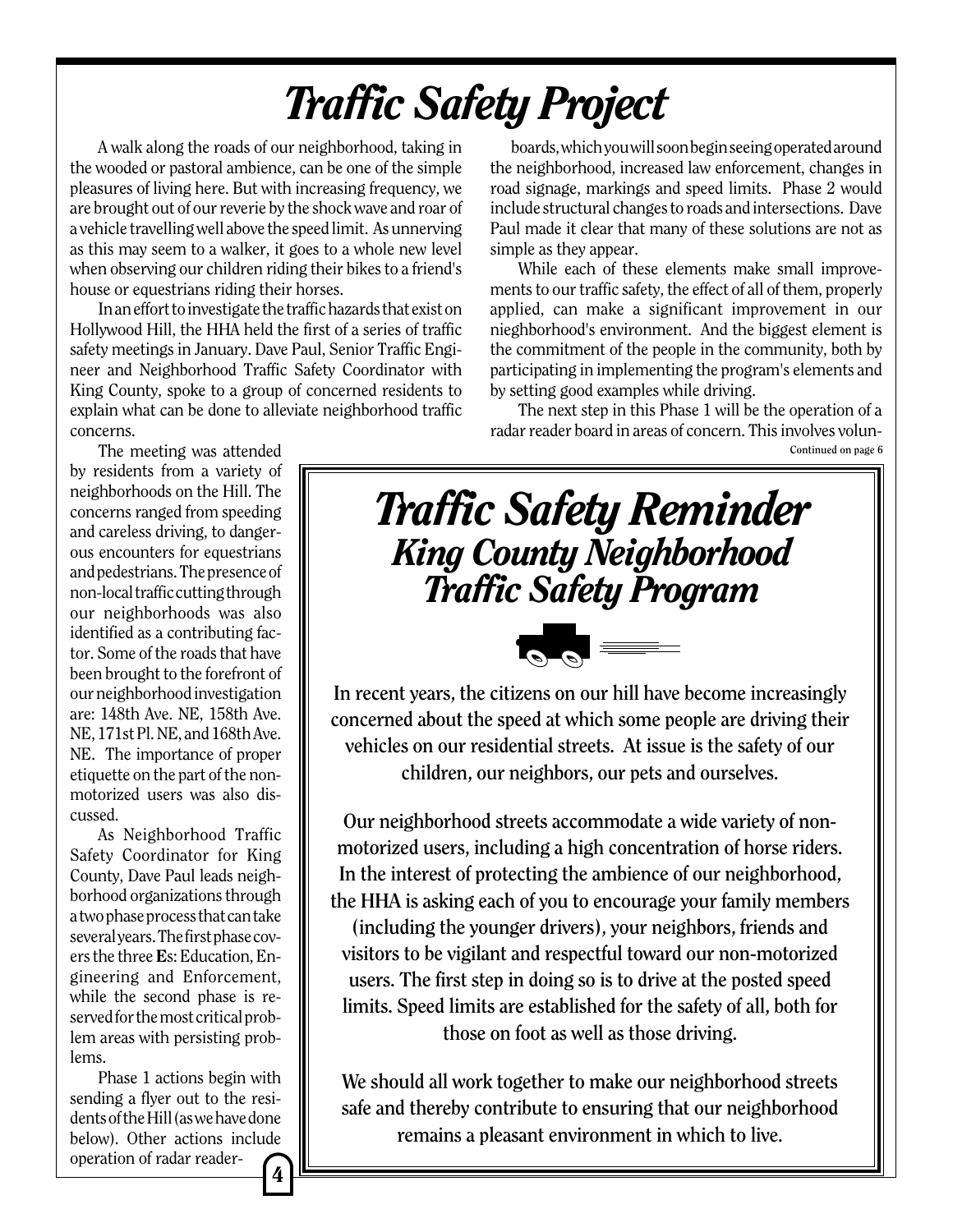# *Tree Cutting*

The HHA takes advantage of County and State regulations to help preserve our community. As a part of enjoying the protections of these regulations, we also respect the rights of other property owners. However, being a property owner involves a responsibility to respect laws and regulations, and to be conscious of your impact on your neighbors. Tree cutting is frequently an emotional issue for people, but it also has legal and environmental implications. Recently, issues have been raised regarding serious tree cutting activity on Hollywood Hill, although this issue applies to all of unincorporated King County.

There are laws in place to regulate tree cutting. Some people will choose to follow the laws, but some would rather clear-cut and take the penalty. Sometimes the profit made from the trees will more than cover the penalties, if any penalties are actually assessed. This puts conscientious landowners and citizens at a disadvantage, especially if a landowner lives out of town and does not really have to deal with the mess that is created. There are some contacts at the Department of Development and Environmental Services (DDES) that deal specifically with these matters. You are encouraged to ask questions if you see tree-cutting happening. Ask to see a permit. Contractors are required to have their permit with them and have all sensitive area buffers flagged. If you have questions concerning logging, you can contact the following people: ( area code 206) Randy

> Sandin at 296-6778, Jon Pederson at 296-6781, or Jim Ballwebber at 296-6779. Jon and Jim work with Forestry permits and Randy supervises the clearing and grading section.

King County has announced a new citizen complaint hotline that will allow DDES staff to react to serious environmental violations during off-hours. Report serious environmental hazards, such as illegal clearing and grading or lack of proper erosion control measures, at 1-888-437- 4771.

During regular DDES business hours, call Randy Sandin mentioned above, or Doug Dobkins at 296-7087.

# *Update on Equestrian Overlay*

The HHA Trails committee held an informational meeting in February to get an update on an ordinance proposed by King County that would create an "Equestrian Special District Overlay", which is the government's way of saying Horse District.

Hollywood Hill is already formally recognized as an "Equestrian Community" by King County, but up to now, this designation has been little more than a pleasant sounding name. This ordinance will give designated "Equestrian Communities" some tools they need to protect the open spaces and right-of-ways that are essential to remaining viable areas for keeping livestock.

Our neighborhood has a vested interest in this due to the important role that livestock play in supporting the maintenance of larger lots, which are vital to keeping our area rural and open. Much of the focus of the Overlay ordinance is on the preservation of historic trails, access and incentives for private landowners to voluntarily allow egress across their property, bicycling, etc., which significantly contributes to the unique character of our neighborhood.

Tom Fitzpatrick, King County staffer in charge of overseeing the Overlay District proposal, outlined the proposal and answered questions at the meeting. Also at the meeting were HH residents Lynn Burch, president of the HH Saddle Club and Jan Reinking, a key member of the KC Executive Horse Council for many years. Jan has been instrumental in developing the citizen input on this issue.

Tom stressed the importance of citizen input on this project, both now and when it is before the King County Council later this year. You can address comments to him at: tom.fitzpatrick@metrokc.gov -or- King Co. Dept. of Development and Environmental Services, Land Use Svc.Div., 900 Oakesdale Ave. S.W., Renton, WA 98055.

For more information on the specifics of the proposal, how it can affect our community and on what points to consider commenting, contact Jan Reinking at 485-3452 or Lynn Burch at 481-8376.

For info about contributing to the Trails committee or attending future meetings, contact Susie Cyr at 487-2908.

## *Get Important Notices by Email!*

HHA now offers email notification when important issues come up. Send your email address to Mike Tanksley, current HHA President, at cmtanksley@earthlink.net and we will add you to our confidential email notification list. Also visit our Website at http://www.hollywoodhillassoc.org for current information about what is going on around our neighborhood.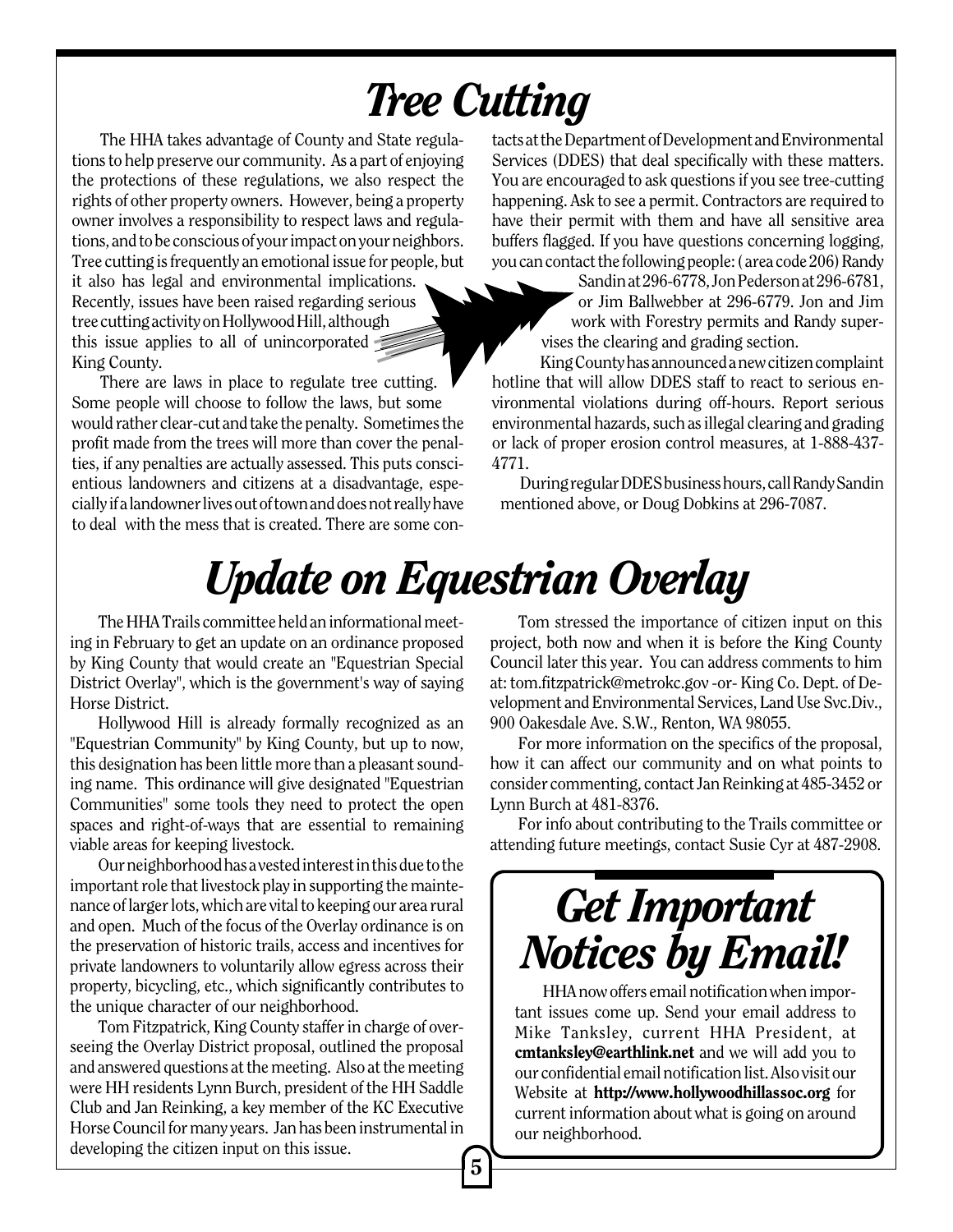## *State Supreme Court To Hear Ag Preservation Appeal*

The Washington State Supreme Court has agreed to hear an appeal that will have a significant impact on the preservation of the agricultural parts of the Sammamish Valley. The hearing will be held June 1, in Olympia.

The State Growth Management Hearings Board (GMHB) had ruled that King County had violated the State Growth Management Act by permitting new non-agricultural uses on property the County had already designated as agricultural resource land. A Superior Court judge overturned the GMHB decision and declared that the State Growth Management Act's requirement for agricultural preservation was merely "advisory" and that the County was under no obligation to preserve agriculture.

The same group of organizations that had filed the initial appeals (including the HHA) asked the State Supreme Court to hear the case. While no one knows how the court will rule, the fact that the State Supreme Court agreed to hear our appeal is significant.

The State Supreme Court does not agree to hear every appeal. They could have left us to make our appeal to the Court of Appeals. If, as has been alleged, this issue was only about building soccer fields on 18 acres of land in the Sammamish Valley, the State Supreme Court would have been unlikely to intervene. The State Supreme Court is only allowed to make a direct review of a Superior Court decision

## *Membership Does Not Support Abandoning HHA Goals*

In the last newsletter of 1999, a survey form was included to allow HHA members to tell the HHA Board if they wanted the HHA to abandon its efforts to preserve a rural Hollywood Hill and an agricultural Sammamish Valley. These land use activities have been the historical purpose of the HHA and were the very reason the HHA was created. Only 16 of our more than 800 members asked us to abandon these preservation efforts.

The HHA has always been very open about its goals and its activities. As with any non-profit, advocacy organization, we assume that those who join the HHA do so because they support what we are doing and what we promise to do. However, a small group of members has continuously claimed that our membership wanted us to abandon our historic purpose. This is not the first time such a claim has been made, and the HHA normally does not respond to such claims. However, we decided to put this matter to rest. We wish that everyone in our community supported our goals, but we recognize that this will never be true. As far as the HHA Board is concerned, this matter is settled.

for a limited number of reasons. The two reasons that could apply to this case are:

1. Conflicting Decisions: Where the case involves issues in which there are conflicting decisions from the Courts of Appeal or inconsistencies with Supreme Court decisions.

2. Public Issues: Cases involving a "fundamental and urgent issue of broad public import which requires prompt and ultimate determination."

The fact that the State Supreme Court has agreed to hear this case indicates that we have been asking a valid question and that the question is about more than just soccer fields.

## *Keep Your Septic System Working*

The maintenance of your septic system is an important factor in continuing the lifestyle that you enjoy in our area. The recommended time frame for having your septic tank pumped is every 3 to 5 years. Heavy use of the system requires that the tank be pumped more often than does use by a one or two person household. If you do not know the location of your septic system, most particularly the opening of the tank, you should be able to obtain the information from the King County Office of Environmental Health at (206) 296-4932.

Association members have access year round to a reduced rate offered by Pete Couty who owns Alberta Septic Systems. Additional charges will be made for locating a tank, unearthing the cover, repairs, etc. Mr. Couty is licensed and is qualified not only to pump your tank and make repairs but also to install a new system. Call Karen Mackie, Board member, at 483-0889 if you have questions or would like assistance in contacting Pete.

## *Traffic, cont'd. from page 4*

teers working a radar gun to display an approaching vehicleís speed for the driver to see. This has proven to be very effective in increasing speed awareness. We plan to proceed with this part during May, increasing awareness of driving habits and identifying where the most significant hazards exist. This is a step that can use plenty of volunteers. Grab a friend, a warm drink and spend an hour (time and location your choice). For more information, contact Tricia Callahan at 488-6863.

We would appreciate your help and insight. All perspectives are important and we welcome you to join us as we strive to make traffic safer on Hollywood Hill.

6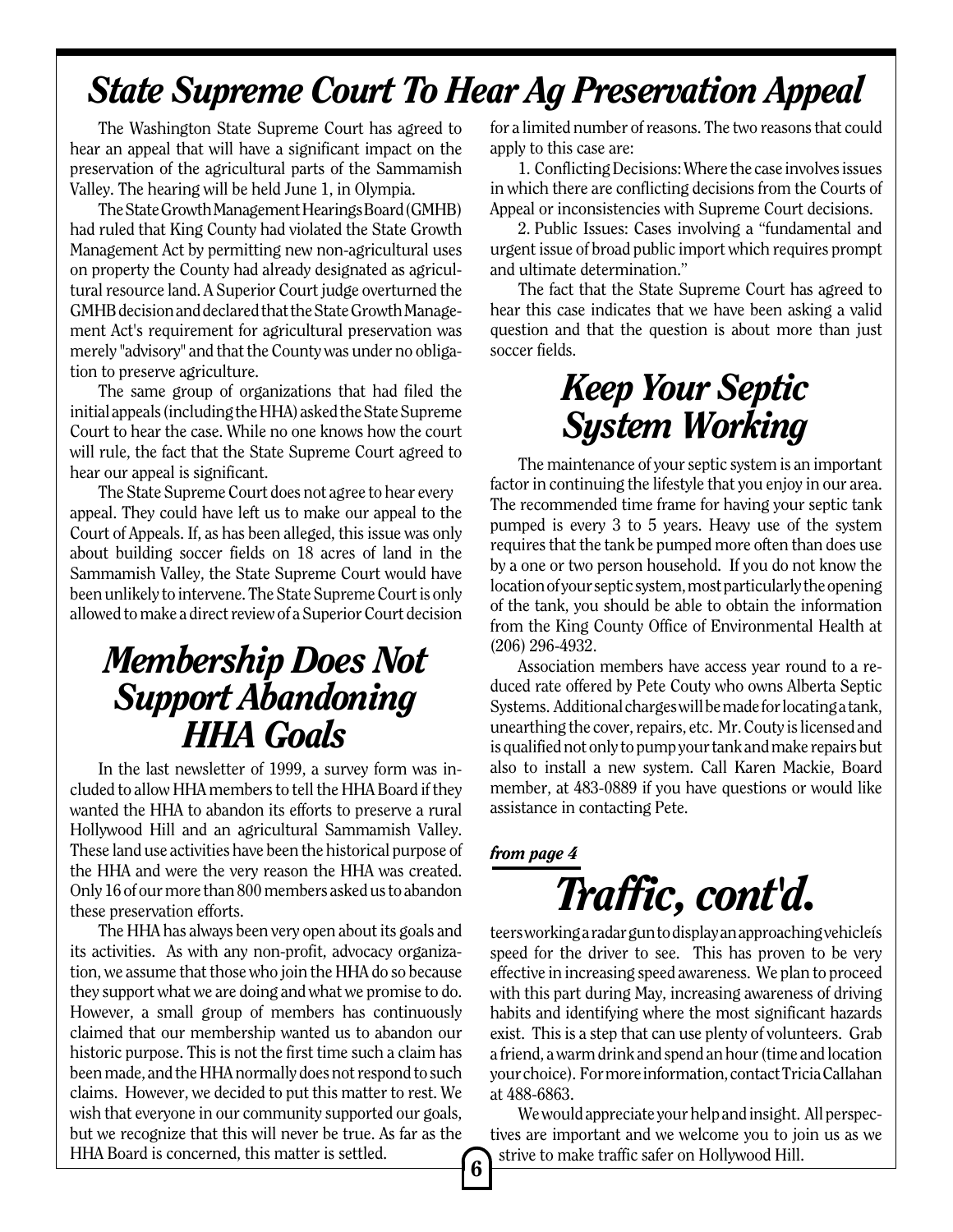# *Annual Statement of HHA Goals*

Even though the Hollywood Hill Association has not changed its policies in the last decade, the HHA publishes an annual policy statement in the first newsletter of each year. We invite all residents of the Hill to provide feedback regarding these policies, although we do not expect that every resident will necessarily agree with goals of the HHA. The Board of Directors has tried to make sure that all policies are consistent with views that members have expressed in the past at various public meetings and in some of our opinion surveys. The Board will continue to review and modify these policies as situations change, and will endeavor to ensure that all actions taken are consistent with these policies.

### *What does the Hollywood Hill Association stand for?*

- Preservation of our rural character;
- Ensuring that Government listens to our community;
- Supporting growth in a manner that maintains our quality of life.

Most of those who live on Hollywood Hill came and stayed here because of the relatively unique character of our community. For many, this "rural residential" character is what protects our quality of life. The fact that Hollywood Hill has maintained this rural character is not an accident. It exists because so many of the residents of the Hill have been willing to work to protect it. Since it was incorporated in 1976, the Hollywood Hill Association has led the fight to protect the community. This has been accomplished largely by understanding and using the governmental processes that plan for and control development in our area. The HHA has been successful because we can demonstrate the strong support we have in our community.

The overriding goal of the Hollywood Hill Association is to "Preserve and enhance the quality of life on Hollywood Hill." To achieve that goal, the HHA has 3 primary objectives: 1. Advocate the preservation of the rural character of Hollywood Hill. 2. Advocate the preservation of the rural and agricultural character of the Sammamish Valley. 3. Advocate the development of the Northshore region of King County in a manner that contributes to the quality of life for area residents.

Under each objective is a set of strategies designed to help the Association achieve the objectives.

*Objective 1.* Advocate the preservation of the rural character of Hollywood Hill. The first strategy is to preserve and protect the rural character of Hollywood Hill by identifying and promoting those elements of our community that define its character. This includes protection of our environment, rural zoning, ownership of livestock, rural roads serving only our community, and the development of pedestrian and equestrian pathways. The second strategy is to keep residents informed as to issues that affect the rural character of Hollywood Hill. The most powerful asset we have in dealing with area government is an informed citizenry that will speak out to let government officials know that we are watching their actions. The third and fourth

strategies involve advocating our interests to King County government and to the City of Woodinville. In both cases, our tasks are to monitor the activities of these governmental bodies and to participate in hearings and planning processes. With King County, our efforts will center around encouraging the County to maintain our rural designation. With the City of Woodinville, our efforts are concentrated on opposing the efforts of the City Council to persuade the County to give the Hill an urban designation and to oppose the City's efforts to annex sections of the Hill. The fifth strategy calls for the development of projects that serve to enhance our community, such as the regular roadside litter cleanup and the development of the neighborhood pathway system.

*Objective 2.* Advocate the preservation of the rural and agricultural character of the Sammamish Valley. The Hollywood Hill Association has long had a strong interest in the protection and preservation of the Sammamish Valley as an agricultural resource. The Association sees four strategies to achieve this objective. First, to act as an advocate to King County for the preservation of the Sammamish Valley. Second, to act as an advocate with the City of Woodinville and opposing any effort by the City of Woodinville to annex the Valley or include it in their urban growth area. Third, to encourage Hollywood Hill residents to patronize the agricultural services of the Sammamish Valley. Fourth, to protect the environmental quality of the Sammamish Valley, as well as the Sammamish River and the streams that feed it.

*Objective 3.* Advocate the development of the Northshore region of King County in a manner that contributes to the quality of life for area residents. While the HHA has not taken an active role in regional planning in the past, the new State Growth Management Act places such an emphasis on regional planning that we can not longer confine our involvement only to our own community The first and second strategies for dealing with regional development again involve acting as an advocate with King County and the City of Woodinville to make sure the views of our community are heard. The third strategy calls for developing a working relationship with other rural communities and organizations so that we might combine our efforts in dealing with County and local governments.